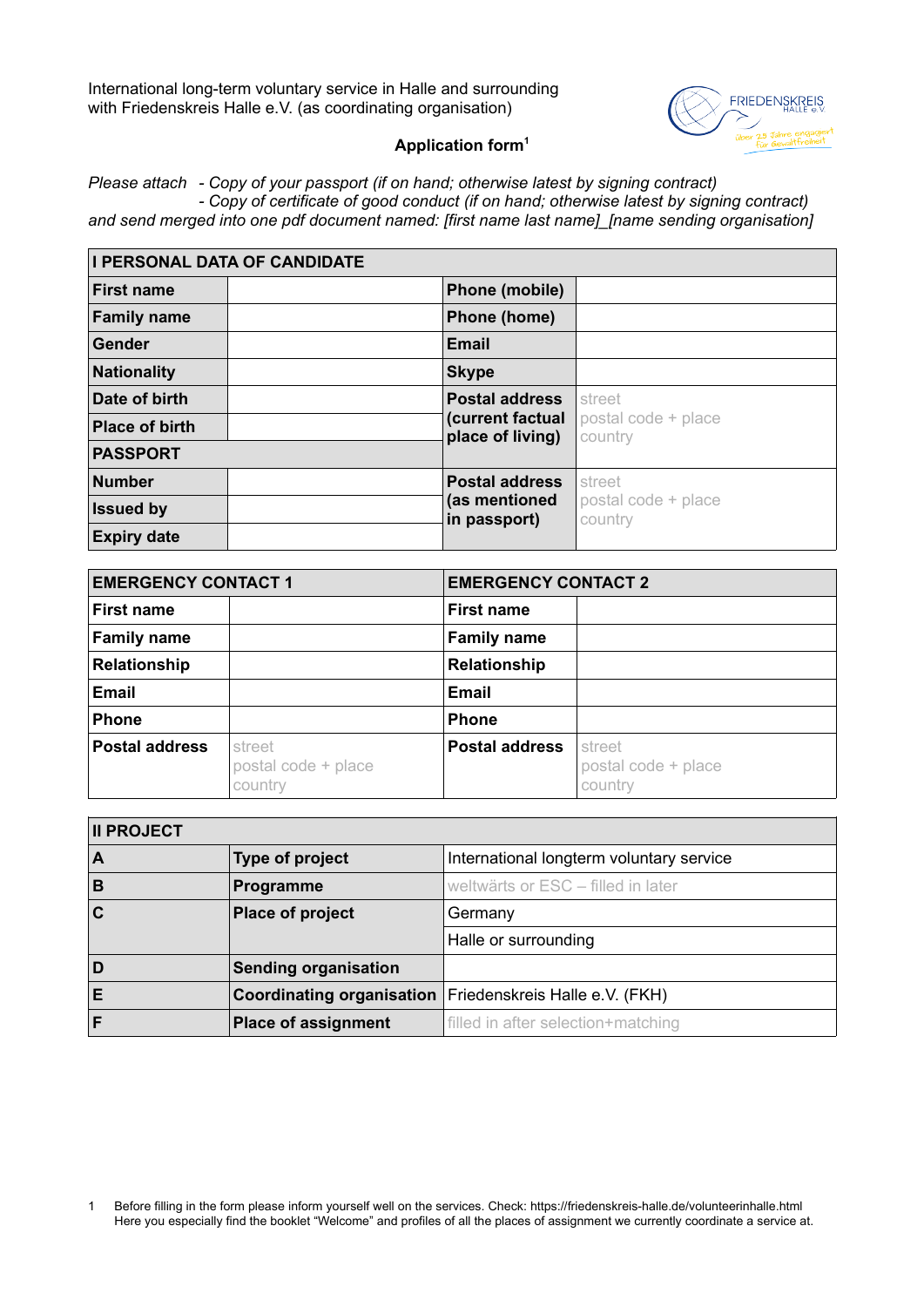| <b>III CANDIDATE</b>                 |                                                |  |
|--------------------------------------|------------------------------------------------|--|
| <b>Formal</b><br>education           | Schools, formations, studies                   |  |
| Non-formal /<br>further<br>education | Trainings etc.                                 |  |
| <b>Languages</b>                     | Mother tounge:<br>Others (fluently/ok/little): |  |
| <b>Driver's licence</b>              |                                                |  |
| <b>Other</b>                         |                                                |  |

**SOCIAL BACKGROUND / FAMILY** Please describe briefly your family and/or your social background.

**KNOWLEDGE / SKILLS / EXPERIENCES / RESOURCES** relevant to the service (in general)

Doing an international longterm voluntary service is a great thing to do. It's offering lots of chances and nice moments, but it is also asking a lot from volunteers. For many candidates it would be the first time living on their own and/or abroad and/or working daily in a more or less fixed structure.

**Which knowledge, skills, experiences and resources do you have that you consider relevant to do an international longterm voluntary service? What enables you to think: Yes, I can? Which challenges do you expect and what will help you to face them?**

**HEALTH and OTHER CONDITIONS that may effect service**

Volunteers have to ensure that they are in the physical and mental condition to fulfill the service (incl. necessary vaccination). They need to report all conditions that may effect the service (e.g. physical/mental health problems, allergies, disabilities, (former) addictions, serious problems with family/police…) in order to ensure appropriate support by FKH, POA and SO. **Do you have any health problems or other conditions FKH should know?**

**Other things FKH should know?** (e.g. special diet, certain fears, for you important dates/days that you need for yourself)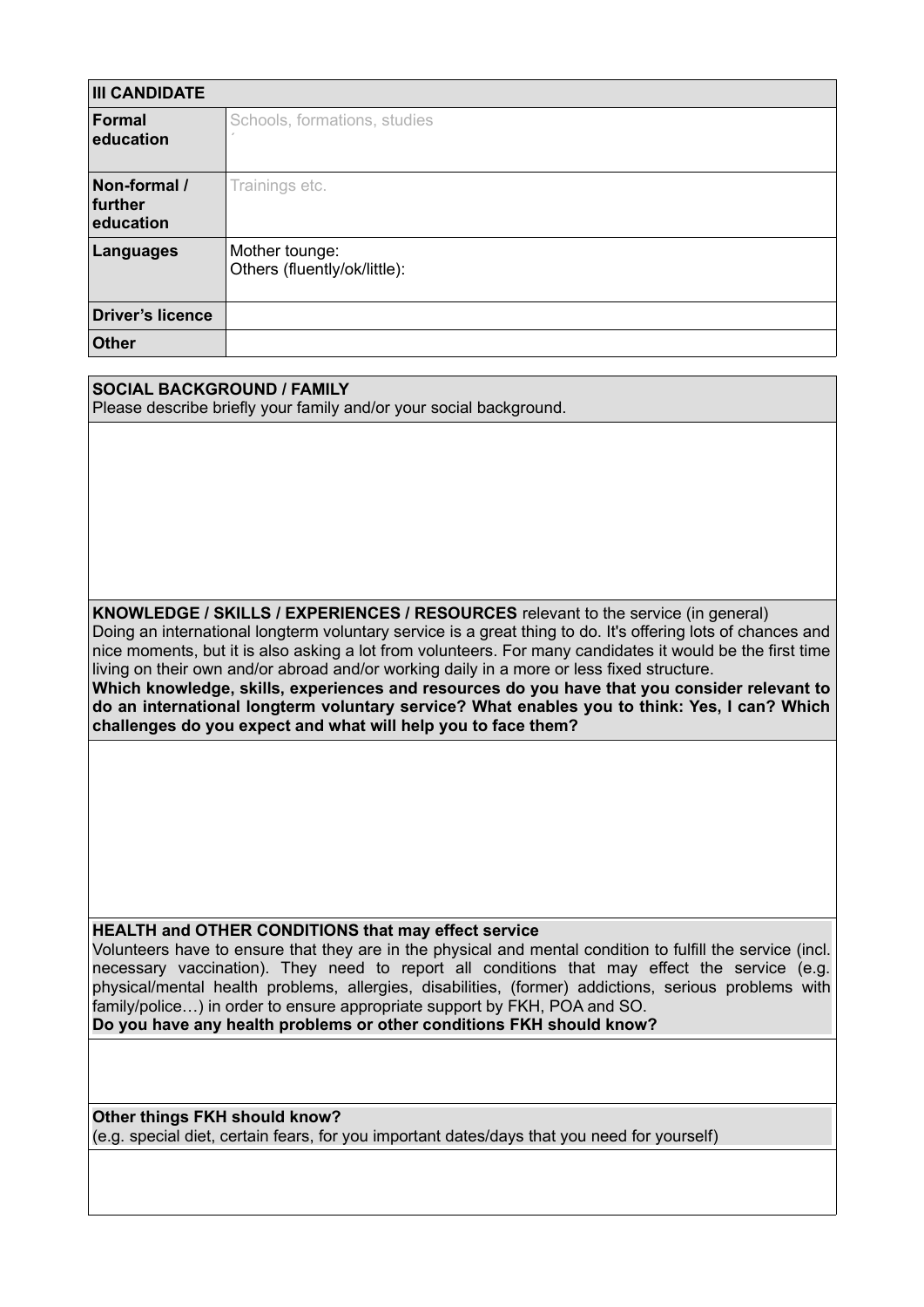## **MOTIVATION**

#### **VOLUNTEERING**

**What does volunteering mean to you? Why/Wherefore do you want to volunteer? Which specific challenges and opportunities do you connect with volunteering** (compared to e.g. following a job)?

**Please list your voluntary activities so far:**

**HALLE**

**Why/Wherefore do you want to live/volunteer longterm in Halle? How do you imagine life in Halle? Which specific challenges and opportunities do you connect with it?**

**FRIEDENSKREIS HALLE / PEACE SERVICE What does it mean to you to volunteer with the "Friedenskreis Halle"? What could make the service a peace service in your opinion? Why/Wherefore would you like to do a peace service?**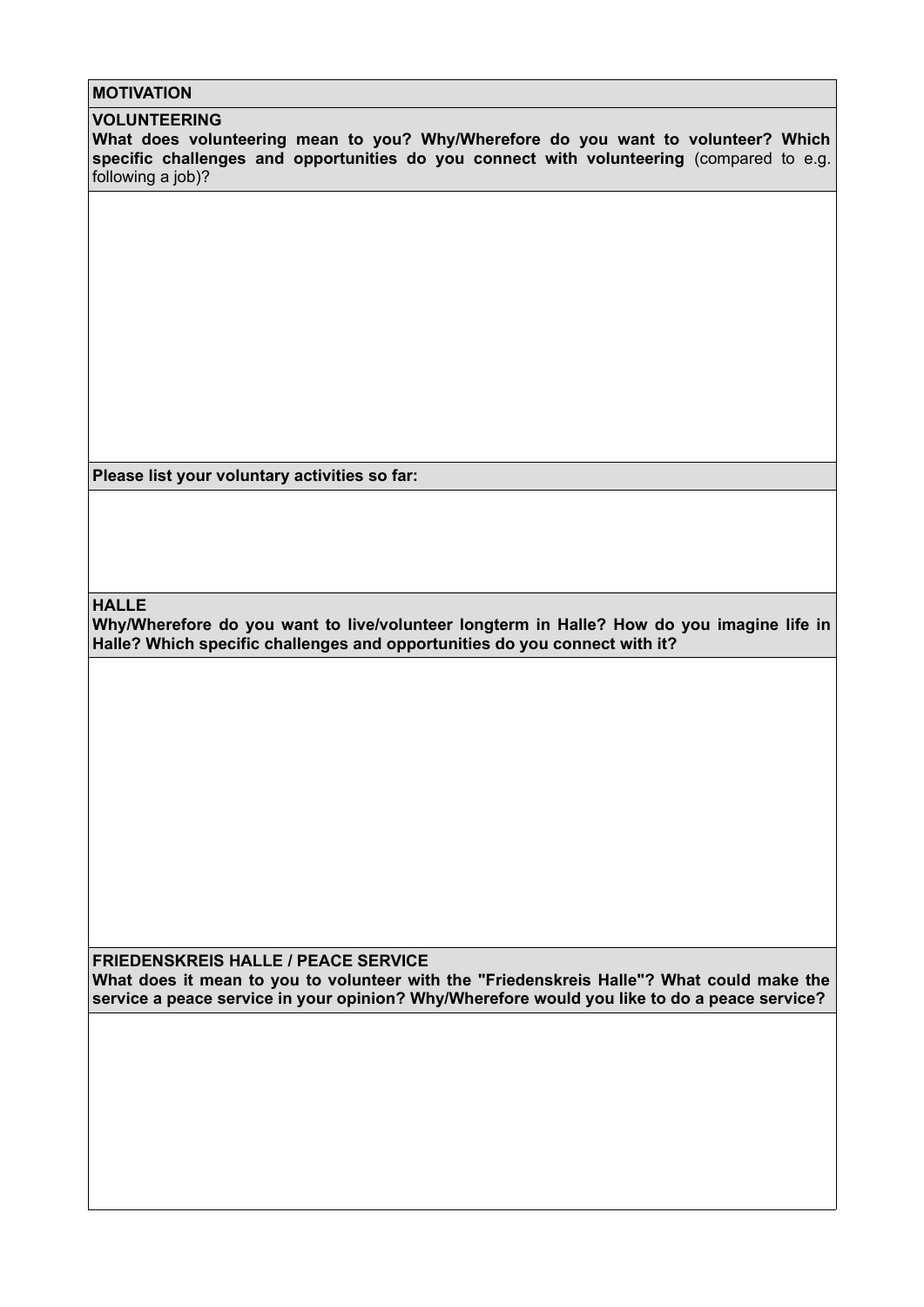## **PLACE OF ASSIGNMENT (POA)**

The practical voluntary work will take place in one or two place(s) of assignment (poa) in an amount of 30h/week. FKH coordinates services at different poas. To find the right poa for you, please…

... **describe the poa you would like to engage at** (e.g. area of work, target group, aims, topics, values, size, style of working, structure, working hours, location). Have a look at the profiles of the poas we coordinate a service at to get inspiration

... **name activities you would like to do and activities you would feel umcomfortable to do.**

**... name interests and knowledge / skills / experiences relevant for your prefered practical work.**

**... name knowledge / skills / experiences you would like to gain by the practical work.**

Looking at the poas we coordinated a service at last year: **Which of these are your 3 favourite poas, and at which poa(s) would you not like to work at all? Why?**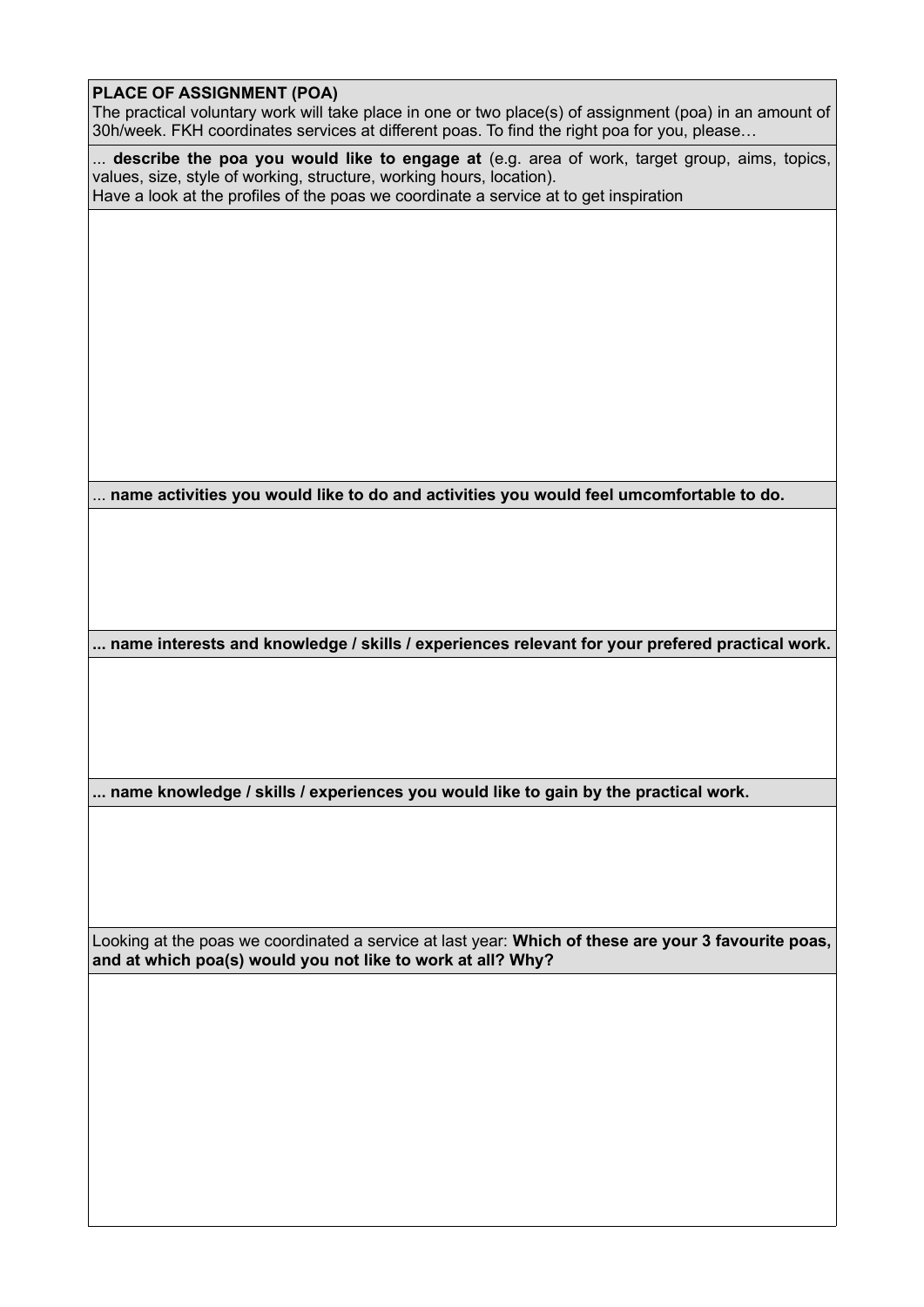**Please assess the importance of the following aspects for your application to this project by assigning a value of a scale from 0 to 6, 0=not true; 6=totally true**

| I apply to this project because                                                                      | value 0 to 6 |
|------------------------------------------------------------------------------------------------------|--------------|
| the project is about volunteering                                                                    |              |
| the project is in Germany                                                                            |              |
| the project is in Halle or surrounding                                                               |              |
| of my sending organisation (I want to do sth. with my SO)                                            |              |
| of the coordinating organisation (I want to do sth with FKH)                                         |              |
| of the upset of the project as peace service                                                         |              |
| of the practical work possible within the project (the types of poas the project<br>cooperates with) |              |
| of a specific poa (I want to work at that poa)                                                       |              |

### **PRACTICAL ARRANGEMENTS**

### **LIVING SITUATION**

FKH or the poa will provide accommodation for you. **Please describe how you imagine your living situation during the service. Please also mention what you would not like at all.** 

eg.: Do you prefer shared flat with other volunteers, guest family, or shared flat with others? What kind of standard and equipment do you expect? Is there a "no-go" e.g. regarding standard, location, pets, flat mates (smokers, gender, age)? How flexible are you regarding living situation? Would it be a problem for you to have to move during your service (once, several times)?

**MOBILITY**

**What is your attitude towards walking, riding a bicycle and using public transport?** In your opinion: Are there any limits in use (e.g. distance, temperature, …).